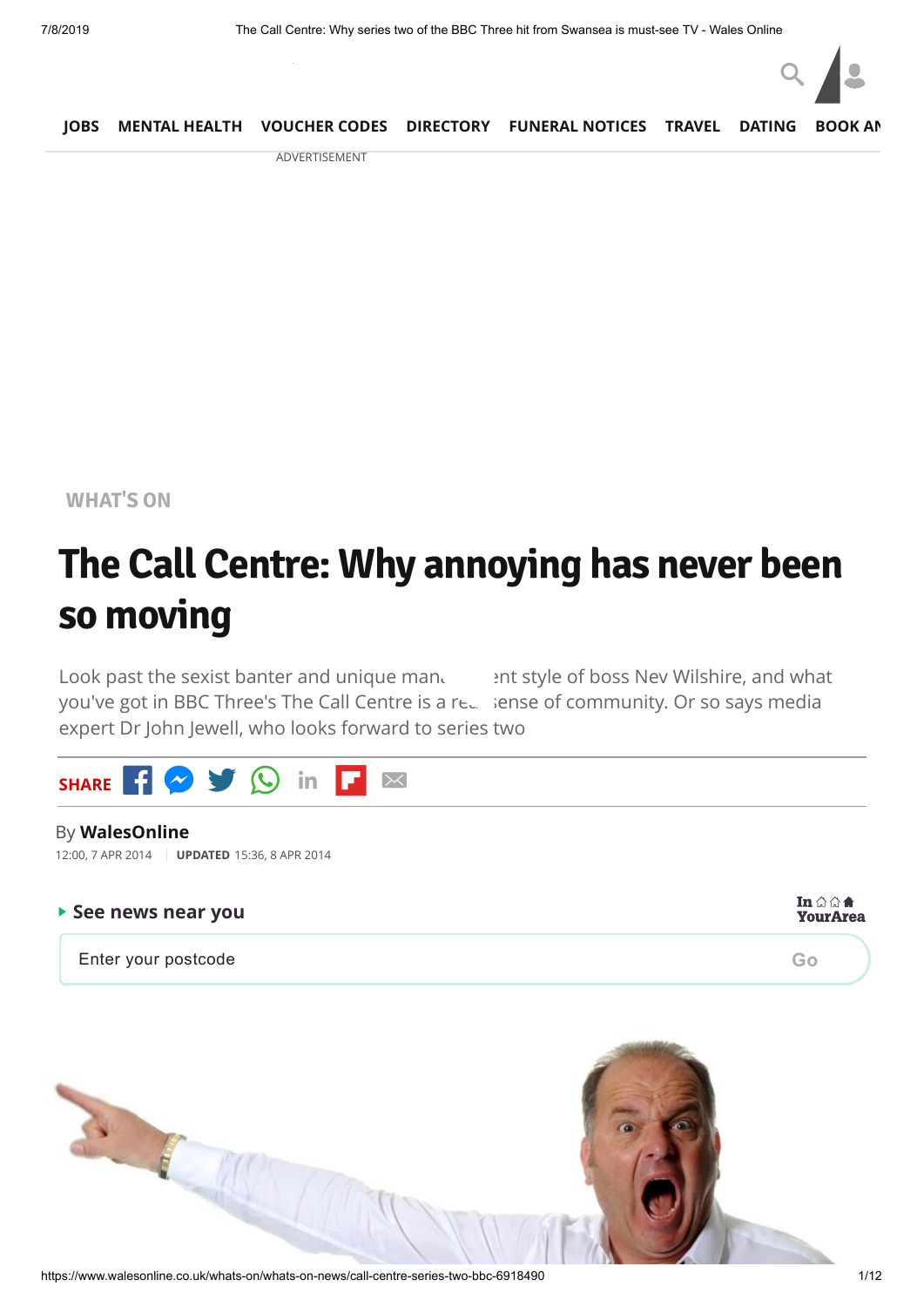

[More newsletters](https://communicatoremail.com/IN/DCF/A8H9jAkG3nMZsLXGF91M1D/)

#### **[JOBS](https://www.fish4.co.uk/jobs/wales/?utm_source=tm-walesonline&utm_medium=referral&utm_campaign=navlink) [MENTAL HEALTH](https://timewith.co.uk/blog?utm_source=wales_online&utm_medium=nav_bar) [VOUCHER CODES](https://discountcode.mirror.co.uk/) [DIRECTORY](https://www.inyourarea.co.uk/localservices?branding=walesonline) [FUNERAL NOTICES](https://www.funeral-notices.co.uk/wales) [TRAVEL](https://www.walesonline.co.uk/special-features/holiday-deals-walesonline-travel-beach-14554645) [DATING](http://dating.walesonline.co.uk/) [BOOK AN](http://www.bookanad.com/regions/wales/)**



#### **Nev and co are back on the phone in The Call Centre**

#### **Get the biggest Swansea stories by email**

Enter your email Subscribe and the set of the set of the set of the set of the set of the set of the set of the set of the set of the set of the set of the set of the set of the set of the set of the set of the set of the

See our [privacy notice](https://www.walesonline.co.uk/privacy-policy/)

Firstly, interests to declare: Lord, I am from the uply, lovely town that is Swansea.

Secondly, I worked, albeit over 10 years ago, all centre.

This I feel places me in an ideal position to comment upon and assess BBC Three's attempt to hold the working classes up to a distorted mirror.

I want to talk about the return of the docu-soap set in the Save Britain Money call centre, Swansea.

Based around the larger than life uber boss, Nev Wilshire, the Call Centre first aired as a five episode series in the summer of 2013.

The show's energy came principally from the David Brent-like Nev, but also under the visual microscope were the lives and aspirations of his workforce – the majority of whom were under 26 and jaw-droppingly candid.

Series one was coarse, exhilarating, frequently touching and often hilarious.

Indeed, episode four illustrated all of the above points with regularity.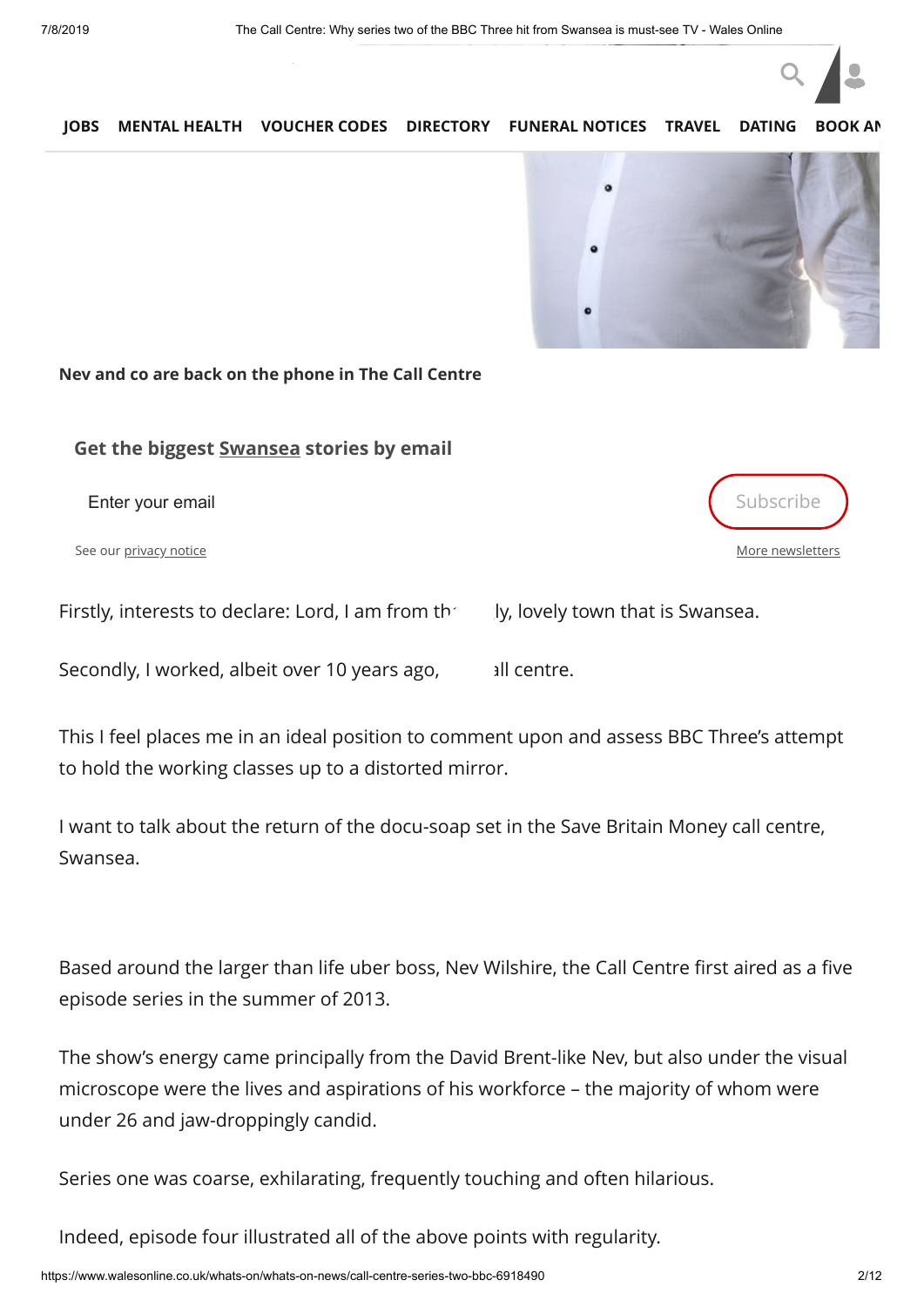It b[egan with Nev venturing](https://www.walesonline.co.uk/) into the women's total to investigate a case of defecation in a case of defecation

Yes, somebody had a number two in a bin.

This, only mildly mark you, disconcerted Nev who reasonably enough pointed out that there was no company policy on someone doing such a thing.

As he put it: "It's something we'll have to rectum – fy."

So this is the office environment as evidenced in the Call Centre.

Week after week we saw Nev roam his kingdom dispensing his particular brand of wisdom, cajoling and shouting, matchmaking and arm wrestling, but above all seeking to create an atmosphere where people were relaxed and happy enough to 'cold call' all day.

'Happy people sell' is the mantra he goes by – and, by God, if people aren't happy, he tries to make sure they get happy.

So what to make of Nev?

Completely unreconstructed, his management style appeared to be modelled on Gene Hunt from Life on Mars crossed with Cilla Black circa the Blind Date years.

The evident sexism, border line bullying and general inappropriate behaviour ranging from enforced singing to the abuse of office furniture, would lead one to think that his methods could not possibly succeed and even if they did, he would be loathed by his underlings.

Not a bit of it.

He said it: Nev's best bits of banter

## **VIEW [GALLERY](https://www.walesonline.co.uk/incoming/gallery/said-it-nevs-best-bits-6902955)**

He was clearly adored by his staff – male and female – and beneath the bluster there were numerous incidents of kindness and compassion.

A clearly intelligent man, Nev acted (and you did sense so much acting going on) as a father figure to a particularly cheeky group of young monkeys.

 $Q \parallel$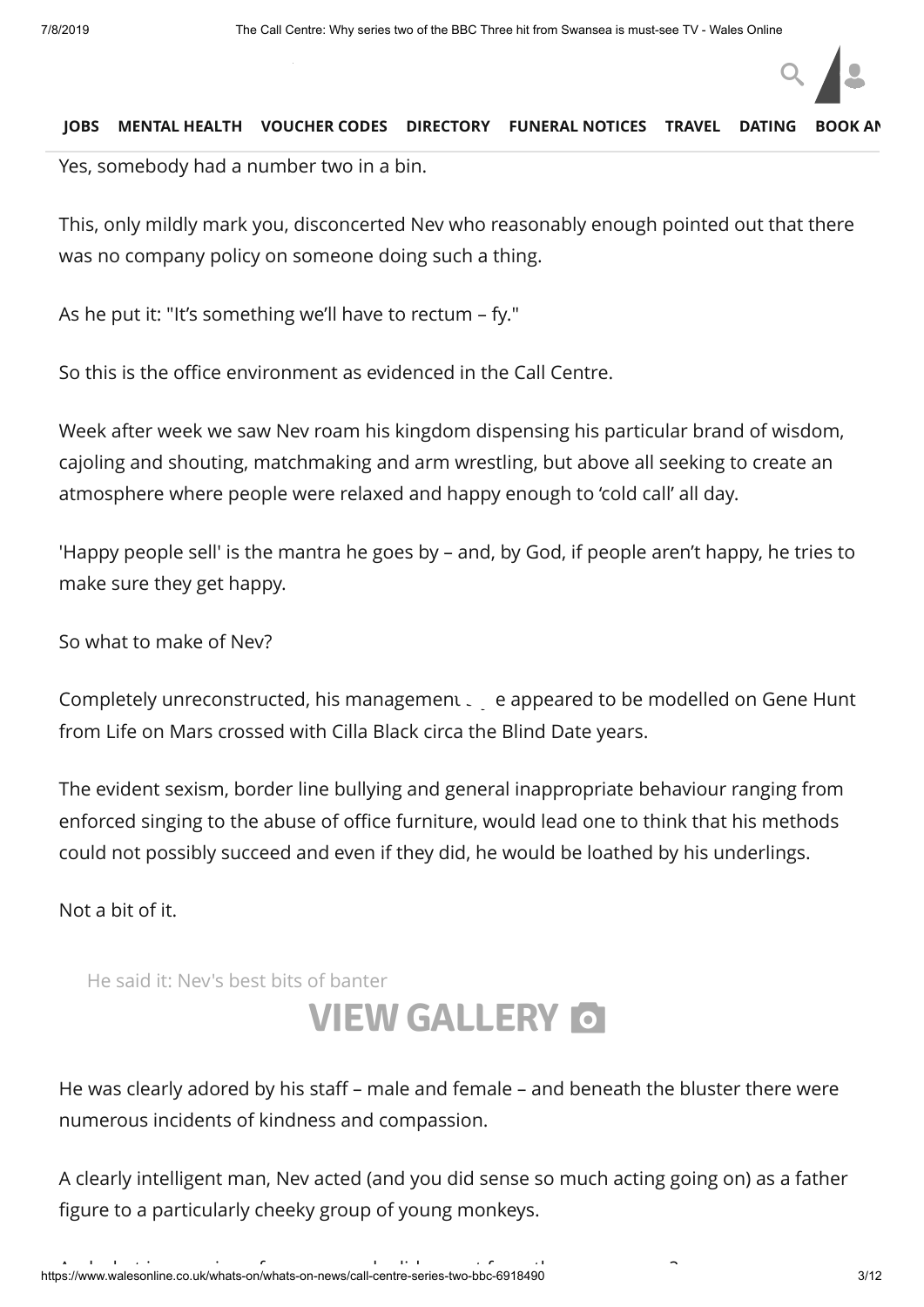Who'd have thought it? The audience, I'll bet anyway, looked on aghast, with self-righteous horror as one unnamed agent said: "I wanted to be small with big boobs….what girl doesn't? It's just something everyone wants I suppose."

Actually, she may have had a point there, as 19 year old Corey, the (male) body builder illustrated whilst in the gym.

He was adamant that his girlfriend, Chloe, 21, had smaller breasts than he did. Of this fact he was clearly very proud.

So there was much to ridicule, much to titillate the superior twitterati as they salivated over their iPhones eager to pounce on the latest, cringe worthy truisms uttered by an inveterate group of people for whom the sexual revolution is a nightclub in Ibiza.

This is, of course, what the programme makers wanted.

We have a curious attitude in this country to mentary style programmes.

We expect them to tell us the truth.

We imagine an honesty of purpose and tend to forget that the material is organised in such a way as to lead us to form certain perceptions and attitudes.

From episode four of the Call Centre we could be forgiven for thinking that the entire workforce smoked like beagles whilst preening themselves in front of a giant imaginary mirror.

But subtext is important.

Modern day telesales is an unforgiving environment where every movement of the agent is tracked, where targets must be met, where the often vitriolic abuse meted out by an outraged public can take its toll very quickly indeed.

This working atmosphere is relentless and the need to rack up sale after sale leads many of the workers to end their shifts drenched in sweat with the pressures of it all.

At least the film makers acknowledged the precariousness of the job.

 $Q \parallel$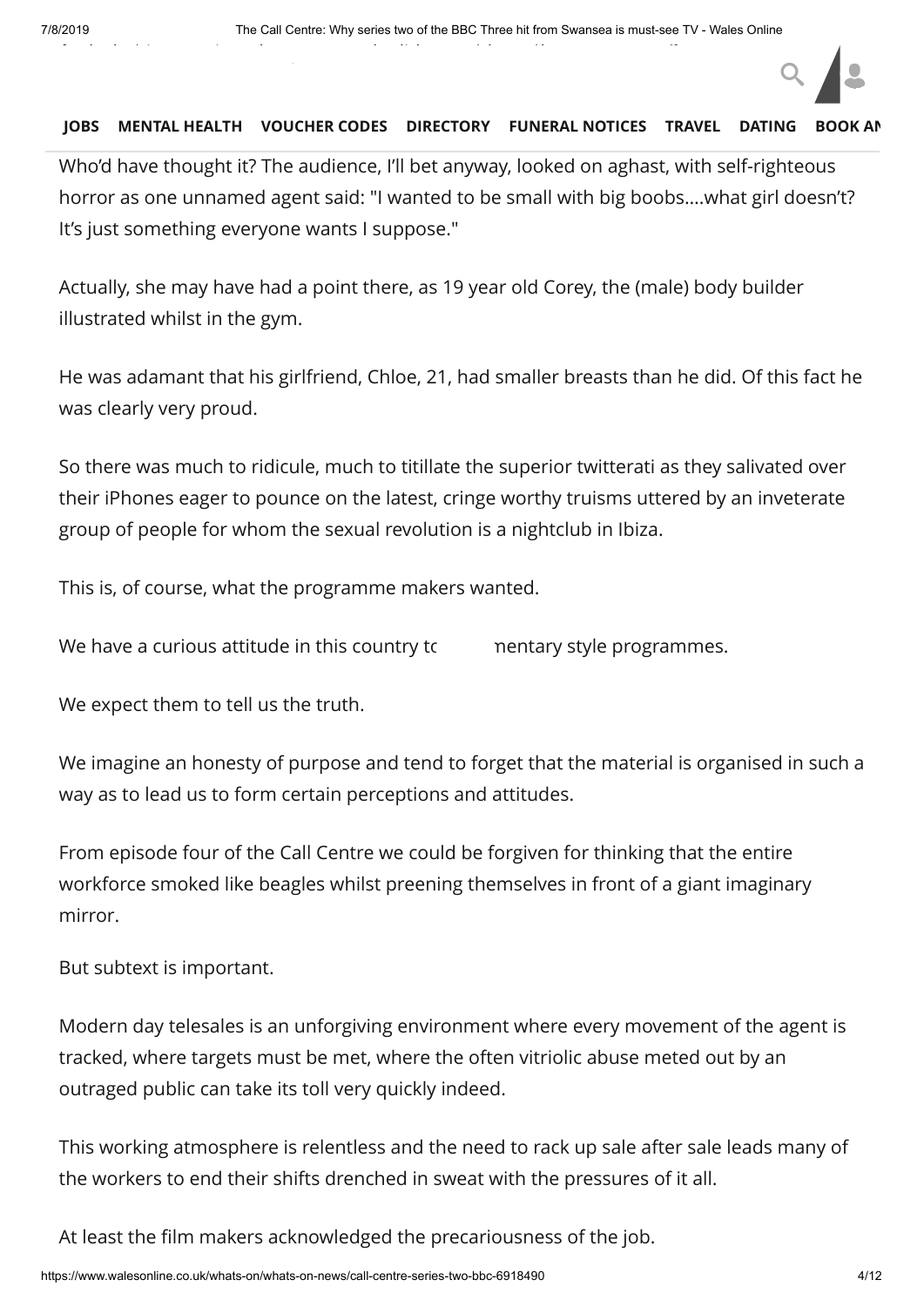#### [No ti](https://www.fish4.co.uk/jobs/wales/?utm_source=tm-walesonline&utm_medium=referral&utm_campaign=navlink)[me to pack, no tim](https://timewith.co.uk/blog?utm_source=wales_online&utm_medium=nav_bar)[e to say goodby](https://discountcode.mirror.co.uk/)e. **JOBS MENTAL HEALTH VOUCHER CODES [DIRECTORY](https://www.inyourarea.co.uk/localservices?branding=walesonline) [FUNERAL NOTICES](https://www.funeral-notices.co.uk/wales) [TRAVEL](https://www.walesonline.co.uk/special-features/holiday-deals-walesonline-travel-beach-14554645) [DATING](http://dating.walesonline.co.uk/) [BOOK AN](http://www.bookanad.com/regions/wales/)**

In the words of the genuinely charming tea lady, Hayley: "I didn't have the chance to say goodbye to them and that is sad. I did lose a few mates…..mates that I looked forward to seeing on a Monday morning."

That for me was the key to the series – there was, amongst the staggering sexism, heavy air of forced banter and a real fear of losing one's job, a sense of community evident.

The collective experience and camaraderie seemed to sustain them.

They really were all in the same boat.

And these were young people working (let's not forget that fact: they were doing just that – working) in a job most of us simply could not do.

Why they said things to the camera that woulr' ke a docker weep requires further analysis of course.

But that's for another time.

Maybe after the second series has finished.

**[Dr John Jewell](https://twitter.com/jjohnjewell) is Director of Undergraduate Studies at the School of Journalism, Media and Cultural Studies, Cardiff University. The Call Centre returns to BBC Three on Tuesday at 9pm**

ADVERTISEMENT

 $Q \parallel$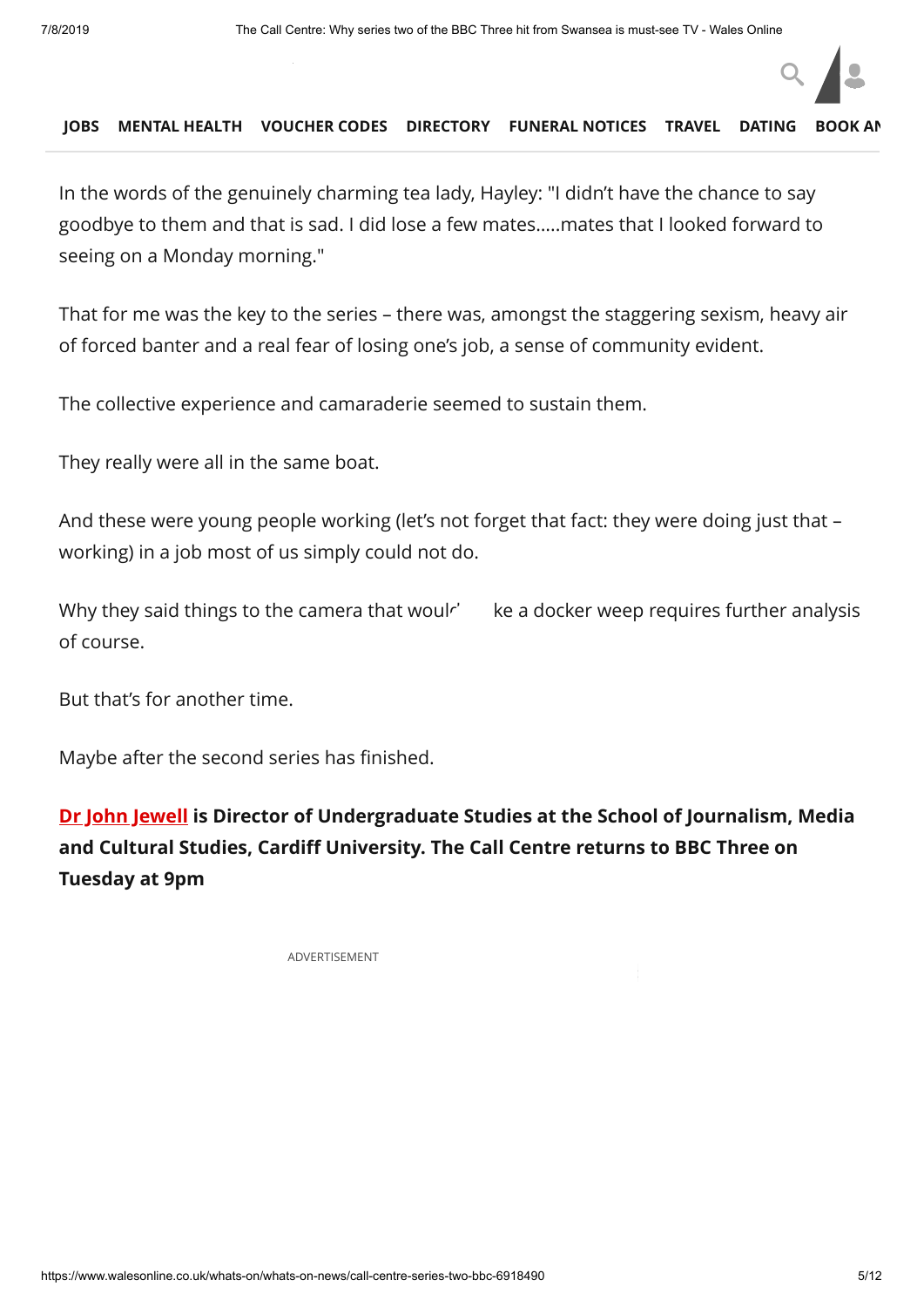

## **[Watch a trailer of the second series here](http://www.bbc.co.uk/programmes/p01w4sbh) JOBS MENTAL HEALTH VOUCHER CODES [DIRECTORY](https://www.inyourarea.co.uk/localservices?branding=walesonline) [FUNERAL NOTICES](https://www.funeral-notices.co.uk/wales) [TRAVEL](https://www.walesonline.co.uk/special-features/holiday-deals-walesonline-travel-beach-14554645) [DATING](http://dating.walesonline.co.uk/) [BOOK AN](http://www.bookanad.com/regions/wales/) [Meet Nev's 'number two' son Phil](http://www.bbc.co.uk/programmes/p01wlwzz) PROMOTED STORIES Like** 566K **WalesOnline Follow @WOWalesOnline If Subscribe to our Swansea newsletter** [Privacy notice](https://www.walesonline.co.uk/privacy-policy/) **Enter email Enter email FASTHOSTS** [SPONSORED](https://popup.taboola.com/en/?template=colorbox&utm_source=tmg-walesonline&utm_medium=referral&utm_content=thumbnails-feed:Below%20Article%20Thumbnails%20Responsive%20Feed%20|%20Card%201:) Change your surroundings. Work on t' nove. [Sponsored Links](https://popup.taboola.com/en/?template=colorbox&utm_source=tmg-walesonline&utm_medium=referral&utm_content=thumbnails-feed-a:Below%20Article%20Thumbnails%20Responsive%20Feed%20|%20Card%202:) **COMPARE HEARING AIDS FAR & WIDE [Pensioners Are Snapping Up New High Tech Hearing Aids](http://comparehearingaids.org/news/?code=NATO&utm_source=Taboola&utm_medium=Native&utm_campaign=Taboola&utm_term=tmg-walesonline) [45 Amazing World Maps](https://www.farandwide.com/s/amazing-world-maps-74d6186e6d0e414b?utm_campaign=amazingworldmaps-def0fcbeb4864737&utm_source=tab&utm_medium=cpc&utm_term=tmg-walesonline) RESPONSIBLE ESTATE PLANNING** [SPONSORED](https://popup.taboola.com/en/?template=colorbox&utm_source=tmg-walesonline&utm_medium=referral&utm_content=thumbnails-feed:Below%20Article%20Thumbnails%20Responsive%20Feed%20|%20Card%203:) **[Homeowner Without A Will? Don't Leave The Future To Chance](https://www.responsibleestateplanning.co.uk/wills-future.php?source=TB&medium=W2&term=rep-rll-native-desktop-1&utm_source=taboola&utm_medium=referral&utm_campaign=2286783)** [Sponsored Links](https://popup.taboola.com/en/?template=colorbox&utm_source=tmg-walesonline&utm_medium=referral&utm_content=thumbnails-feed-a:Below%20Article%20Thumbnails%20Responsive%20Feed%20|%20Card%204:)

#### **[Over 50's Are Snapping-up Brilliant Funeral Plans From Just 50p per Day](https://magnetise.io/click?ad=1472&site=463&layoutType=in_banner&layout=2984&action=1636&_msai=tmg-walesonline&_msd=2019-07-08+13%3A17%3A20&utm_content=233331535)**

**BRIGHT LIGHT COVER**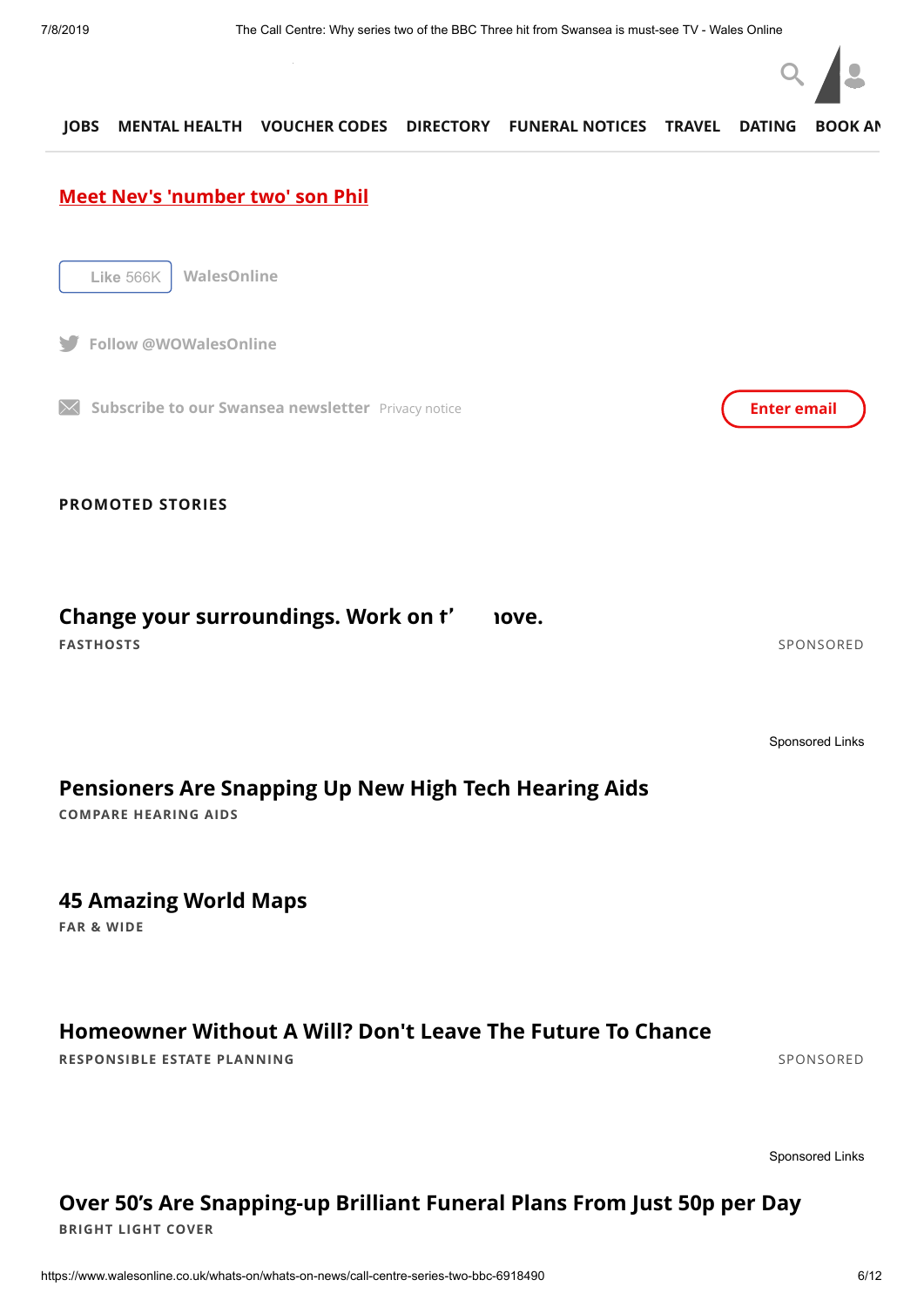

#### **RECOMMENDED**

**[Man in middle of 'stressful' Wales v England tunnel feud breaks silence](https://www.walesonline.co.uk/sport/rugby/jerome-garces-breaks-silence-wales-16434754?int_source=taboola&int_medium=display&int_campaign=organic) WALES ONLINE**

**[Leeds face £15m Wolves battle, Swans keen on free agent Williams](https://www.walesonline.co.uk/sport/football/transfer-news/leeds-united-face-15m-wolves-16338037?int_source=taboola&int_medium=display&int_campaign=organic) WALES ONLINE**

[Sponsored Links](https://popup.taboola.com/en/?template=colorbox&utm_source=tmg-walesonline&utm_medium=referral&utm_content=thumbnails-feed-a:Below%20Article%20Thumbnails%20Responsive%20Feed%20|%20Card%207:)

**[Choose a fighter jet and play this Game for 1 Minute to see why everyone is](https://www.5.deltawars.com/?r=tabdw5enb16&utm_source=taboola&utm_medium=referral) addicted**

**DELTA WARS**

**HEALTH WINDOW - PMI** Avoid NHS Queues with Private Med**ical Insurance from £14.64 Per Month!** 

**[Couple sees crying man forced to throw package in airport trash. Then they](http://tops.easyvoyage.co.uk/snowball-airport/?utm_source=taboola&utm_campaign=desktop-bouledeneige-uk&utm_medium=cpc&utm_content=tmg-walesonline) secretly fish it out**

**EASYVOYAGE** [SPONSORED](https://popup.taboola.com/en/?template=colorbox&utm_source=tmg-walesonline&utm_medium=referral&utm_content=thumbnails-feed:Below%20Article%20Thumbnails%20Responsive%20Feed%20|%20Card%208:)

#### **RECOMMENDED**

**[Father killed falling asleep at the wheel while driving son home from university](https://www.walesonline.co.uk/news/wales-news/father-killed-falling-asleep-wheel-16010259?__twitter_impression=true&int_source=taboola&int_medium=display&int_campaign=organic) WALES ONLINE**

**[Liverpool table £71m star bid as Utd to announce £72m signing date](https://www.walesonline.co.uk/sport/football/transfer-news/liverpool-table-huge-71m-bid-16390346?int_source=taboola&int_medium=display&int_campaign=organic) WALES ONLINE**

[Sponsored Links](https://popup.taboola.com/en/?template=colorbox&utm_source=tmg-walesonline&utm_medium=referral&utm_content=thumbnails-feed-a:Below%20Article%20Thumbnails%20Responsive%20Feed%20|%20Card%2010:)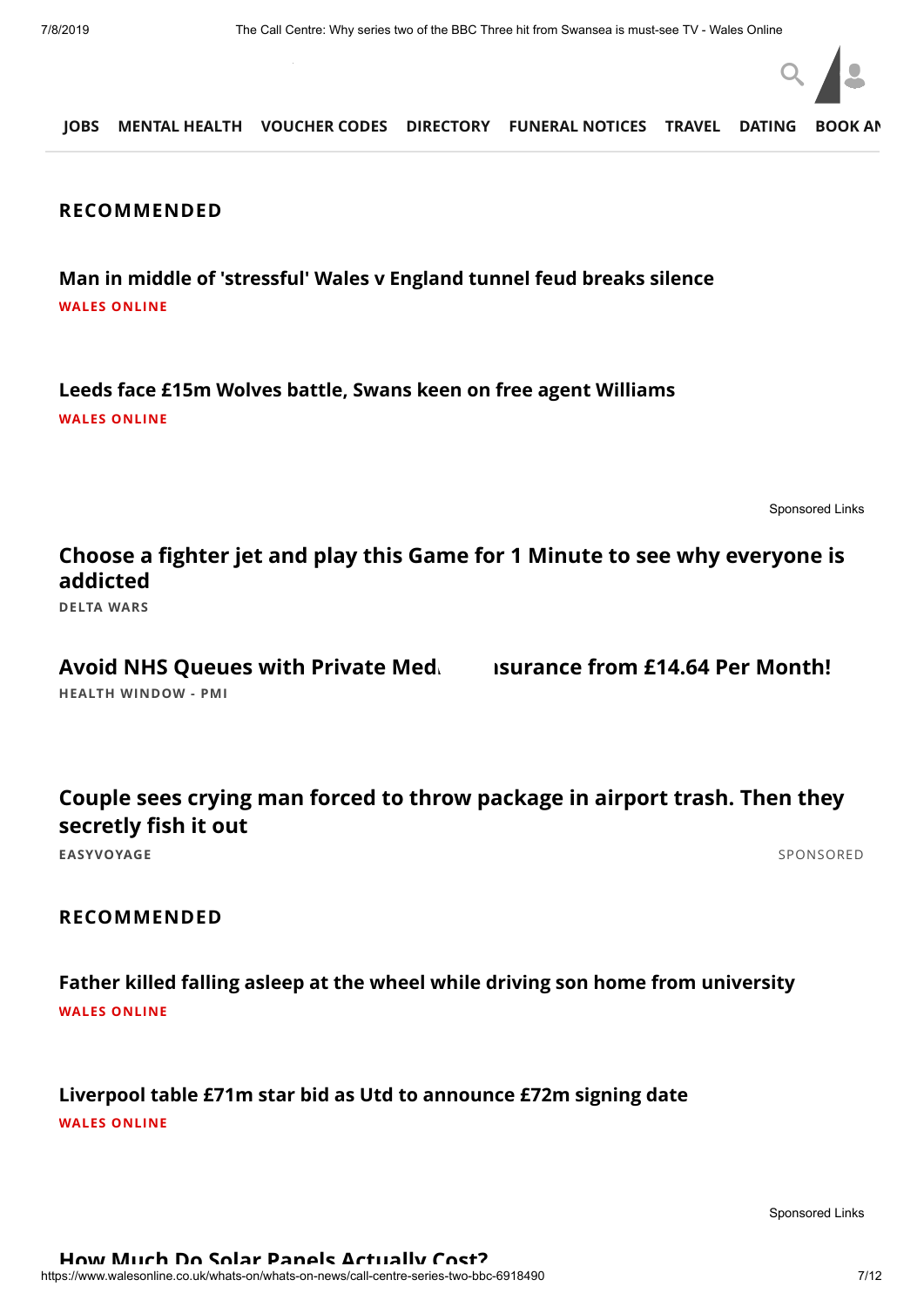

**OPTICAL EXPRESS [Born between 1950-1959? You Might Be Eligible For Revolutionary New Laser](http://opticalexpress.perfect-sight.co.uk/amazing-new-laser-eye-surgery?utm_campaign=1460070&utm_content=240392330&cid=59ce5c72e3736&utm_source=taboola&utm_medium=tmg-walesonline&campaign=59ce5c72e3736-B2C-LE-UK-OE-Oct-D&platform=Desktop&utm_term=Born+between+1950-1959%3F+You+Might+Be+Eligible+For+Revolutionary+New+Laser+Eye+Surgery&utm_content=https%3A%2F%2Fconsole.brax-cdn.com%2Fcreatives%2F44dd7285-cd6a-4a0f-9085-8137587509a3%2F02_1000x600_85956d0fded1ff8a46b32e815985e001.png&network=tmg-walesonline&title=Born+between+1950-1959%3F+You+Might+Be+Eligible+For+Revolutionary+New+Laser+Eye+Surgery) Eye Surgery [JOBS](https://www.fish4.co.uk/jobs/wales/?utm_source=tm-walesonline&utm_medium=referral&utm_campaign=navlink) [MENTAL HEALTH](https://timewith.co.uk/blog?utm_source=wales_online&utm_medium=nav_bar) [VOUCHER CODES](https://discountcode.mirror.co.uk/) [DIRECTORY](https://www.inyourarea.co.uk/localservices?branding=walesonline) [FUNERAL NOTICES](https://www.funeral-notices.co.uk/wales) [TRAVEL](https://www.walesonline.co.uk/special-features/holiday-deals-walesonline-travel-beach-14554645) [DATING](http://dating.walesonline.co.uk/) [BOOK AN](http://www.bookanad.com/regions/wales/)**

#### **[Anne Hegerty is So Skinny Now and Looks Gorgeous! \(Photos\)](http://carsandyachts.com/trending/51-celebrities-their-phenomenal-weight-loss-transformation-tb/?utm_source=taboola&utm_medium=tmg-walesonline&utm_campaign=2394672&utm_term=Anne+Hegerty+is+So+Skinny+Now+and+Looks+Gorgeous%21+%28Photos%29&utm_content=http%3A%2F%2Fcdn.taboola.com%2Flibtrc%2Fstatic%2Fthumbnails%2F9ec20c7fd77521f4b7a865e0e0befbed.jpg&id=2019-07-08+13%3A17%3A20)**

**CARS&YACHTS** [SPONSORED](https://popup.taboola.com/en/?template=colorbox&utm_source=tmg-walesonline&utm_medium=referral&utm_content=thumbnails-feed:Below%20Article%20Thumbnails%20Responsive%20Feed%20|%20Card%2011:)

#### **[You'll Never Want To Leave Your Bedroom With This Mattress](https://otty.com/products/otty-essential-hybrid-mattress?variant=16133266047027&utm_source=taboola&utm_medium=native&utm_campaign=Otty+-+Feb+2018+-+Desktop+-+Lower+Social+Grade+Demographic&adid=171189783&adplacement=tmg-walesonline&adname=You%E2%80%99ll+Never+Want+To+Leave+Your+Bedroom+With+This+Mattress)**

**THE OTTY MATTRESS** [SPONSORED](https://popup.taboola.com/en/?template=colorbox&utm_source=tmg-walesonline&utm_medium=referral&utm_content=thumbnails-feed:Below%20Article%20Thumbnails%20Responsive%20Feed%20|%20Card%2012:)

#### **PROMOTED STORIES**

Car Novels [After Her Weight Loss, Celine Dion Confirm What we Knew All along](http://rfvtgb.carnovels.com/worldwide/celine-dion?utm_medium=taboola&utm_source=taboola&utm_campaign=ta-cn-celine-dion-des-uk-04069d&utm_term=tmg-walesonline)

TOP UK Dating Sites [These Online Dating Sites Are for Serious Relationships](https://www.top10bestdatingsites.co.uk/?utm_source=taboola&utm_medium=tmg-walesonline&utm_campaign=T438&a=T438&ts=tabdat&taboola_campaign=1723152&c=238725919&taboolaclickid=CjAyN2ViZThiNy04YmY0LTRiNmQtOGY5Ni1hYjBjY2QyYThmN2QtdHVjdDM5ZTI1MWYSFm5hdHVyYWxpbnRlbGxpZ2VuY2Utc2M&campaign_id=1723152&ad_id=238725919&publisher_id=tmg-walesonline)

[Meet single people near Cardiff !](http://k.ilius.net/?mtcmk=908635&fsid=100&utm_source=taboola&utm_term=tmg-walesonline)

Match

#### [Why an electric car should be your main car](https://www.drivingelectric.com/your-questions-answered/643/why-electric-car-should-be-your-main-car?utm_source=taboola&utm_medium=cpc&utm_campaign=TBWhyElectric&utm_content=tmg-walesonline)

DrivingElectric

[Sponsored Links](https://popup.taboola.com/en/?template=colorbox&utm_source=tmg-walesonline&utm_medium=referral&utm_content=thumbnails-e:Right%20Rail%20Thumbnails%20Responsive:) [by Taboola](https://popup.taboola.com/en/?template=colorbox&utm_source=tmg-walesonline&utm_medium=referral&utm_content=thumbnails-e:Right%20Rail%20Thumbnails%20Responsive:)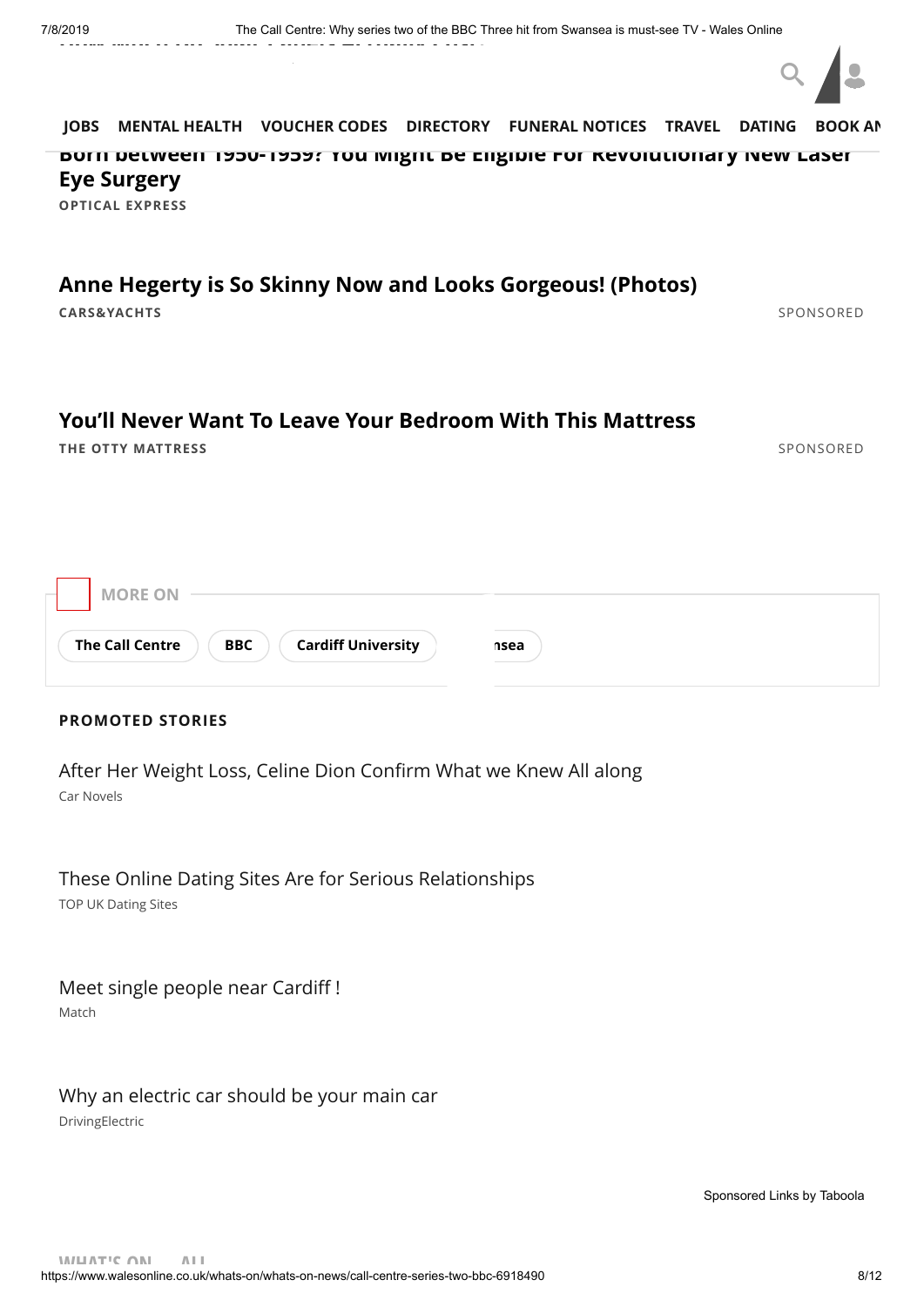

**[CARDIFF COUNCIL](https://www.walesonline.co.uk/all-about/cardiff-council)**

**[Another massive student flat block in Cardiff can't fill its](https://www.walesonline.co.uk/news/local-news/another-massive-student-flat-block-16541083) rooms and wants to get non-students in**

#### **[WALES NEWS](https://www.walesonline.co.uk/news/wales-news/)**

**[Live updates as sacked minister Carl Sargeant's inquest](https://www.walesonline.co.uk/news/wales-news/live-updates-sacked-minister-carl-16547545) resumes in Ruthin**

#### **[CARDIFF](https://www.walesonline.co.uk/all-about/cardiff)**

The Cardi. **Joy who went from paper round to selling bespoke cars for £1.6 million**

Þ

 $\blacktriangleright$ 

**[SWANSEA](https://www.walesonline.co.uk/all-about/swansea)**

**[This man has had so many scooters stolen he can't get theft](https://www.walesonline.co.uk/news/wales-news/theft-scooter-stolen-swansea-16526094) insurance any more**

**[GARETH BALE](https://www.walesonline.co.uk/all-about/gareth-bale)**

**[Gareth Bale secretly marries his sweetheart in hush-hush](https://www.walesonline.co.uk/sport/football/football-news/gareth-bale-secretly-marries-cardiff-16545242) wedding on tiny Spanish island**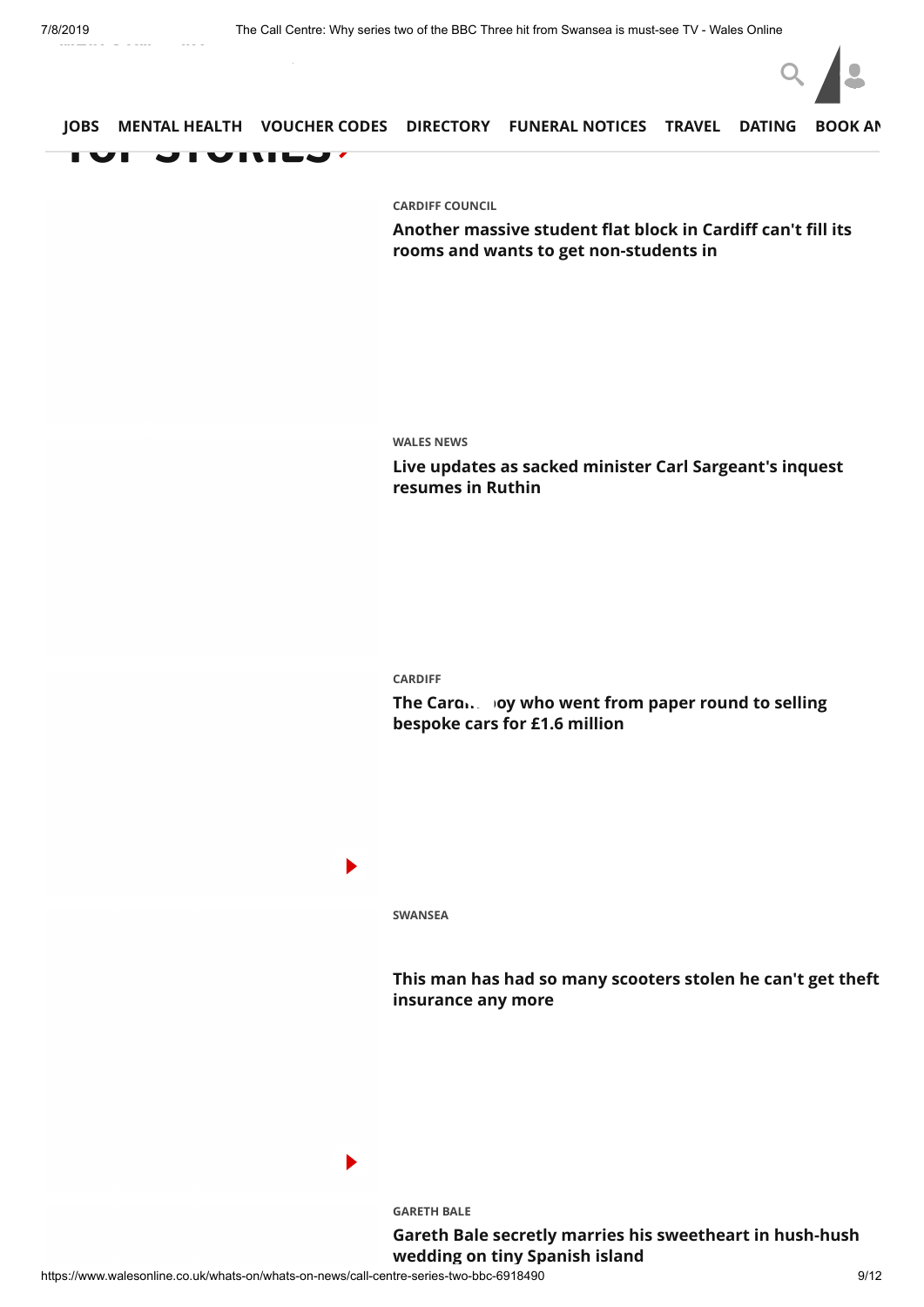

**[FORD](https://www.walesonline.co.uk/all-about/ford)**

**[Live updates as Ford bosses tell MPs about their decision to](https://www.walesonline.co.uk/news/politics/live-updates-ford-bosses-tell-16547753) close Bridgend engine plant**

**[TRANSPORT FOR WALES](https://www.walesonline.co.uk/all-about/transport-for-wales)**

**[What passengers really think of Transport for Wales since it](https://www.walesonline.co.uk/news/politics/what-passengers-really-think-transport-16503766) took over Welsh trains**

#### **[CARDIFF](https://www.walesonline.co.uk/all-about/cardiff)**

**['My body will be frozen when I die so I can live again in the](https://www.walesonline.co.uk/news/wales-news/my-body-frozen-die-can-16535212) future'**

#### $\blacktriangleright$

**[BANGOR UNIVERSITY](https://www.walesonline.co.uk/all-about/bangor-university)**

**['I was supposed to be doing my GCSEs, instead I was having](https://www.walesonline.co.uk/news/wales-news/proton-beam-therapy-student-cancer-16500283) treatment for a brain tumour in America'**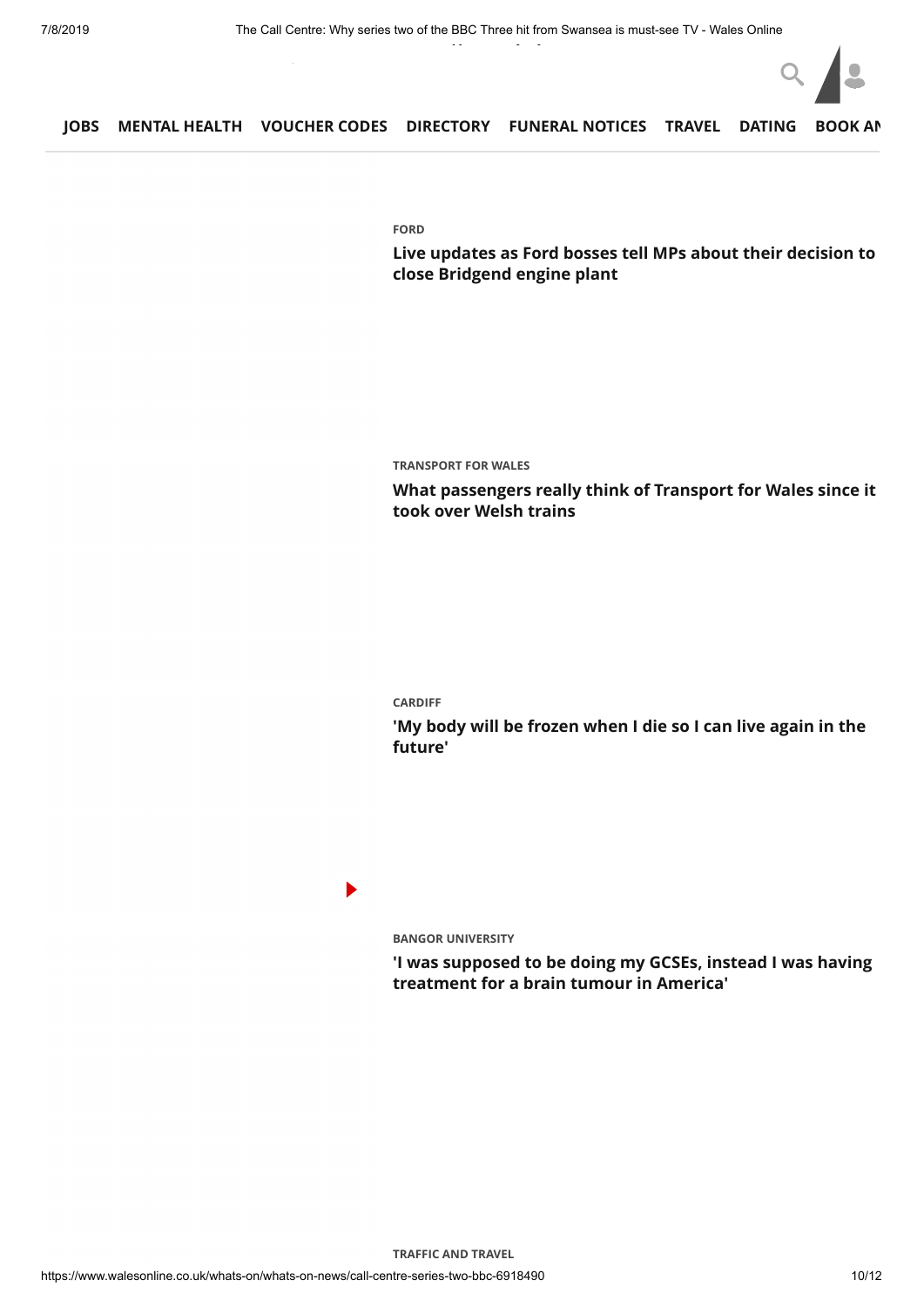

**[WELSH RUGBY UNION](https://www.walesonline.co.uk/all-about/welsh-rugby-union)**

**[The man who managed Oasis and ran a Welsh rugby club at](https://www.walesonline.co.uk/sport/rugby/rugby-news/man-who-managed-oasis-ran-16520383) the same time**

**[POLITICS](https://www.walesonline.co.uk/all-about/politics)**

**[Wild animals set to be banned from circus performances in](https://www.walesonline.co.uk/news/wales-news/wild-animals-circus-wales-ban-16546119) Wales**

ADVERTISEMENT

**[NEWS](https://www.walesonline.co.uk/news/) [WHAT'S ON](https://www.walesonline.co.uk/whats-on/)**

**[SPORT](https://www.walesonline.co.uk/sport/) [BUSINESS](https://www.business-live.co.uk/all-about/wales)**